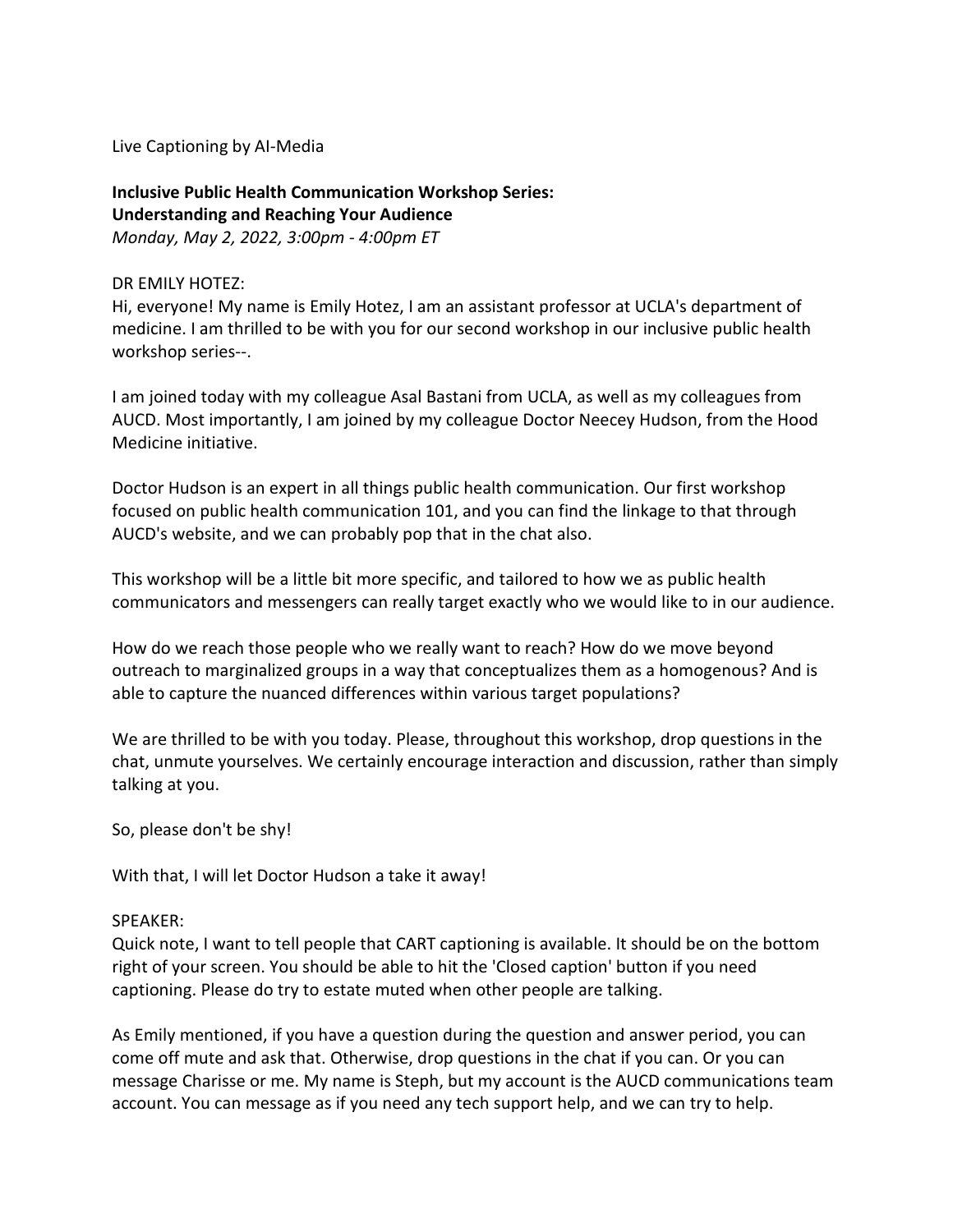Sorry, Doctor Hudson, go ahead!

DR NEECEY HUDSON: Sure. There we go.

Thank you for having us today. As Doctor Hotez mentioned, we want to open a discussion, and leave you with your own with -- own thoughts with what it means to connect with your audience. Whether or not you even know who those people aren't what they are like.

Do you want to advance the slides?

SPEAKER: Doctor Hudson, I can hardly hear you.

DR NEECEY HUDSON: Sorry about that! Is that better?

DR EMILY HOTEZ: Yes! That's better!

SPEAKER: Much better! Thank you!

#### DR NEECEY HUDSON:

We are going to start with a survey question for everyone. We are assuming you are here because you are trying to understand your audience and so: in your perception, what is the biggest hurdle you had in reaching people during the pandemic?

Asal, maybe the screen ratio is off, so the cure our code may be off. Thank you. -- QR code.

ASAL BASTANI: Is that better?

DR NEECEY HUDSON: Yes.

I will give you guys a couple seconds to reply to that. We will look back at your answers in a little bit.

Emily, if you could drop that link in the chat. In case anyone is having trouble accessing it.

We can move to the next slide.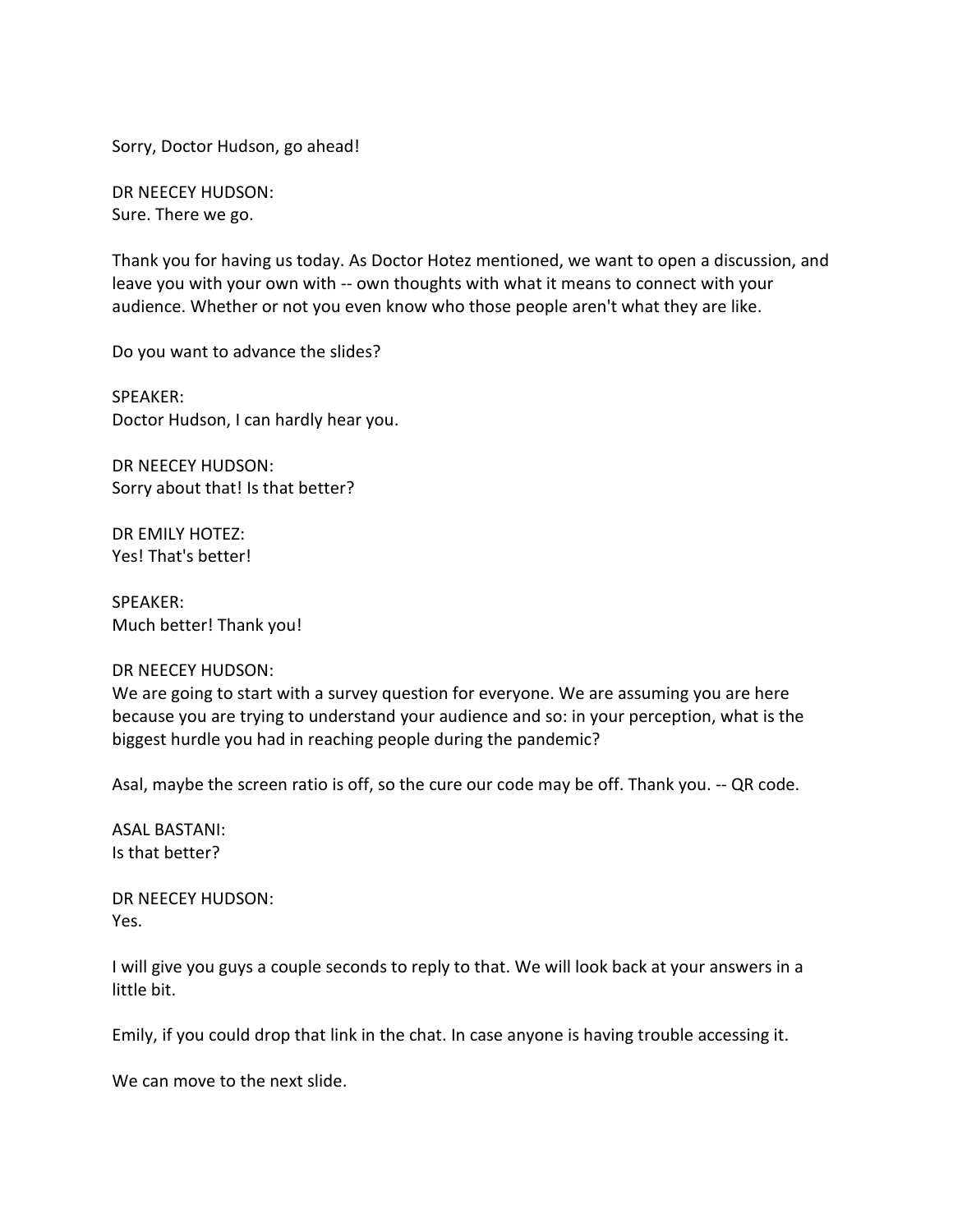Previously, we have started off with a broad discussion of public health communications, what therefore,--they're for, and how to design messaging that emphasizes a particular call to action or behavioral change, and how a lot of those methods are grounded in psychology and social science, and communication, and different frameworks that we utilized in various ways to put things together to have a coherent message, and to motivate clear action.

Who is your audience? Obviously, we are focused on patient populations, from a neurodiversity, intellectually and developmentally disabled communities. Having that as your framework, think about self-identity, how people view themselves, how they define themselves, their interpersonal dynamics, with their families and close friends... their ideologies, which can be influenced by their culture or society and their class, different socioeconomic factors.

At the same time, I think in order to have a whole full discussion, and view our audience as full, whole people, we also have to think abut their fears, hopes, and burdens that they are carrying. That's important because otherwise, how do you know what you are trying to overcome in getting your message across to them?

Obviously, those sorts of social determinants of health are going to be influenced, again, by class, privilege, and society, by accessing resources,--access and resources, and obviously by the type of support systems that people have to carry them through in terms of whatever particular medical issues they are dealing with.

When we start to parse that out a little bit... In our work at Hood Medicine with Doctor Hotez we are always looking at everything from an intersectional lens, and again, looking at people in the fullness of everything that they are, who they are, who they proclaim themselves to be. Not our own biases about who we think they are, and that does involve some insight and empathy, and some critical thought about the society that we live in.

If you can imagine, that is really hard to do if you are--your worldview and frame is more oriented towards... I guess there's not a better way to say it, and we don't really utilize in hood medicine, but it's kind of like a 'Hood--''victim blaming', our lenses focus on areas that are disadvantaged, and not as critically focused on the broken institutions that perpetuate that condition.

So our frame from the onset should always be that people are intersectional in their identity, that that differentially affects the experiences that they have, how they move through life, and when you are thinking about patient populations that does mean that it very much diversifies and multiplies the veins of messaging that you really have to consider if you are interested in reaching all people for all things.

Obviously, (Audio Issues)... language considerations, accessibility considerations, religion, culture, gender identity, disability. Again, all of the societal and interpersonal dynamics, and not just in terms of ownership or labeling, do you know what I mean? We are not putting onus of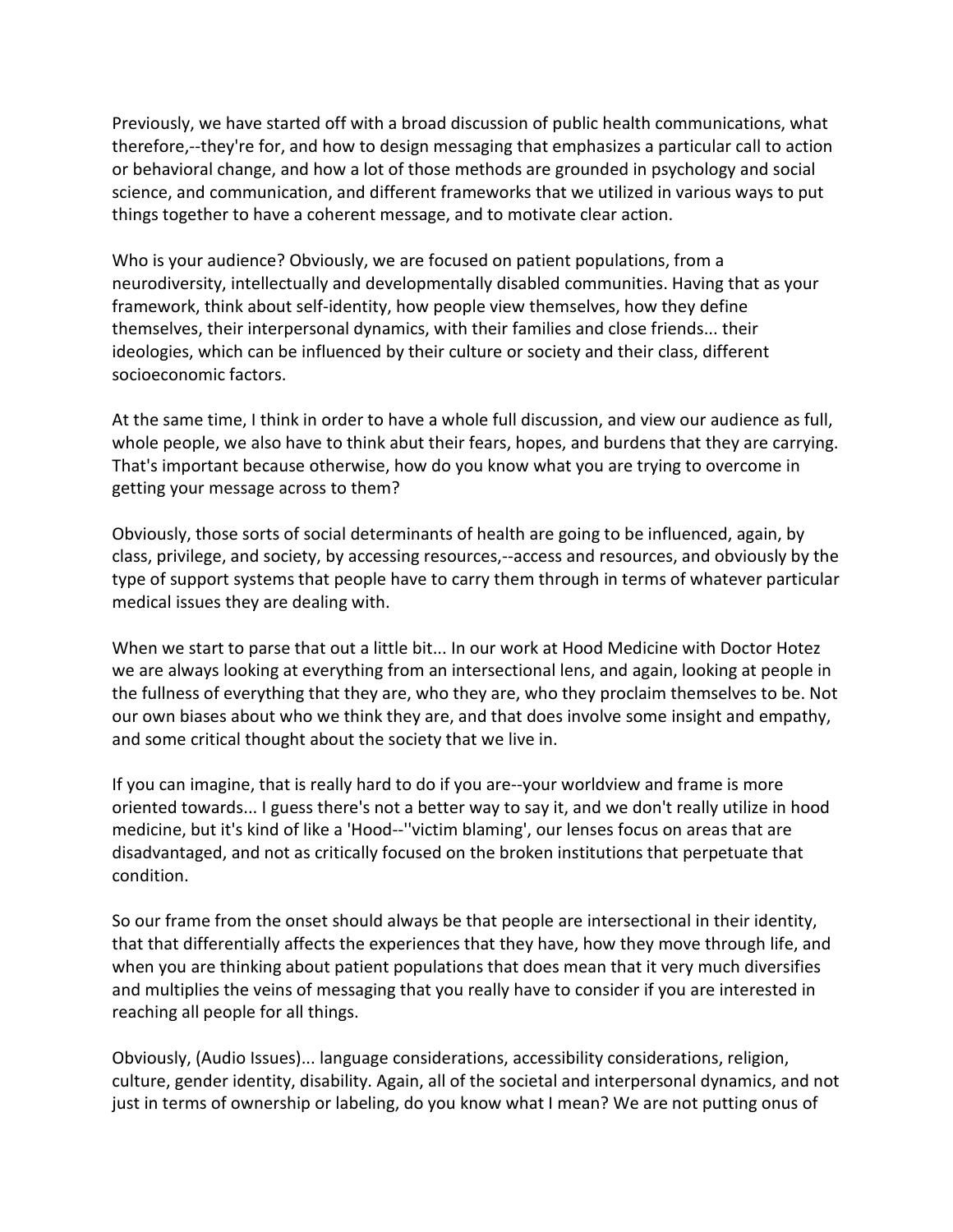these characterizations on the patient population should bear frame of mind.

Rather, you are challenging yourself to think really critically about how our society is structured to allow this to perpetuate. That is our frame of mind as we move forward.

I thought we would do a quick mock profile. Hopefully, we can maybe get you guys to drop some comments for some of the questions that we have, or maybe do a quick survey with emojis if you are able, and get some feedback from the group on how you would approach some of these considerations.

So, Asal, do you want to take us through the profile that you put together?

## ASAL BASTANI:

Yes. This is a mock profile of Anthony. He is a black, artistic, queer individual -- autistic, he has a tight family, a good job, and lives in a liberal town. And these bars show he has a high support, he does seek knowledge to an extent, and he has indifferent healthcare. That means they are not super considerate of the accommodations he might need.

### DR NEECEY HUDSON:

So, thinking about someone like Anthony, maybe you guys can drop in the comments some of the things that immediately come to mind about what his challenges might be in life. Assuming that he identifies as a 'He'.

Emily, what do you think? I'll start with you before we get comments going. (Laughs)

## DR EMILY HOTEZ:

Sure. And, you can drop in the chat, or you can unmute yourself or raise your hand and unmute yourself to contribute.

The first thing that jumps out to me, obviously, is we are looking at the gradiation's of support, knowledge, and healthcare. And we see that he has in different healthcare. Yes, exactly, Megan, that is the issue that jumps out at me first two. If the healthcare... if his healthcare is not responsive to his specific needs, experiences, priorities,... exactly, great point in the chat!... Then I would worry that some of his physical or mental health experiences might be unmet, and that would be where I would first look. But there are some great suggestions in the chat here.

I am seeing (Reads) Trust in the healthcare system. Exactly Jennifer (Reads) Medical professionals might not prioritize the issues. (Reads) Lack of access to knowledge about preventative healthcare. I like that, Monica, (Reads) Messaging may not take account gender dysphoria that they may experience was the and the messaging may not be responsive to the way that they process information.

Monica is really touching on the communication that might be animating from the healthcare system.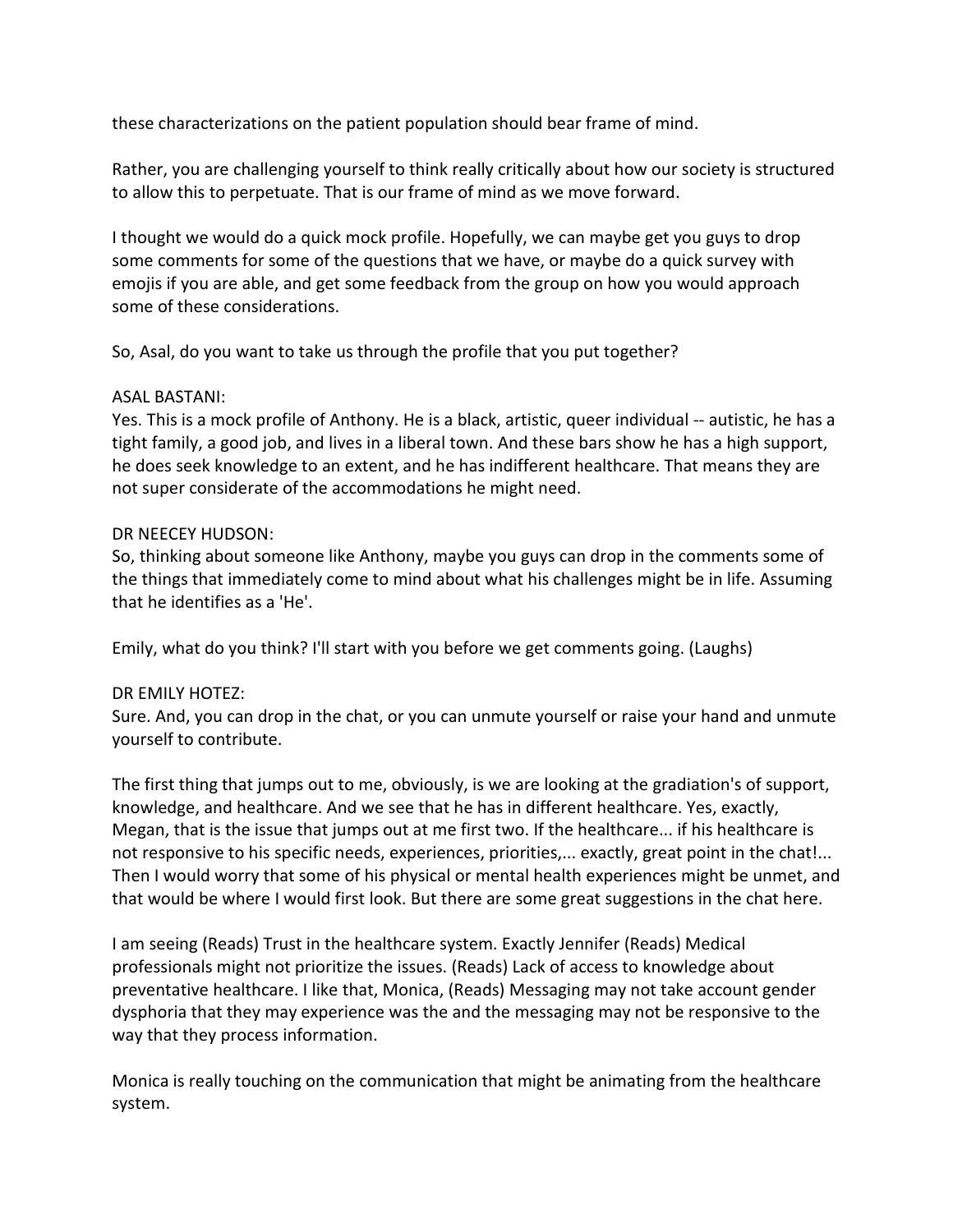## DR NEECEY HUDSON:

I also want to point out from up personal perspective, or considering Anthony's personal, interpersonal interactions, there may be also, there could have been, obviously, opportunities where he may have experienced bullying, or a lack of support from family or educational support systems, things like that. Think about things over the life course that influence the self beliefs that people develop, and the fears and anxieties that they have about how society perceives them as well.

## DR EMILY HOTEZ:

And this issue is brought up in the chat as well, but... one example of what Doctor Hudson is talking about, as many of us know, is that when neurodivergent people go to the doctor, often times at the doctor only addresses their caregiver, their parents, or some other kind of pair giver, rather than speaking directly to them because they may assume that they may not understand, or some like that.

In the chat was brought up that there is a lot of strengths with his family. It's a tightknit family, he has a lot of support, but that might also make me think that perhaps his healthcare provider might often times do things like only talk to the caregiver because they know that the caregiver is such a great support system in their lives, and it just makes sense to talk to them instead of talk directly to Anthony. That might be something that Anthony is experiencing.

## DR NEECEY HUDSON:

, When the last nuanced point is that -- one last nuanced point is that he lives in a liberal town, has good support, good family, and I think it's great that Asal chose these positively leading characteristics about his work/home life. There is always the potential for inherent bias against people and marginalized groups. Presume that they all have this a ghetto lifestyle, or just don't have regular problems. (Laughs)

Like, people in different class levels, who live in different neighborhoods besides the hood may have. So it's another quiet points that it certainly encourages you to, I hope, throughout all of this, to recognize that black people, or any other ethnic group should never be considered monolithic, as a monolithic entity. There are very clearly defined stereotypical ways in which we perceive that we should message to some of these ethnic-based, marginalized communities, Ace on the way-- based on the way --

\*\*Audio lost\*\*

## \*\*Audio restored\*\*

## DR NEECEY HUDSON:

But that's not always the way. I think there are all sorts of ways to learn from different things, to draw from to make compelling messages to reach people, to disseminate health education.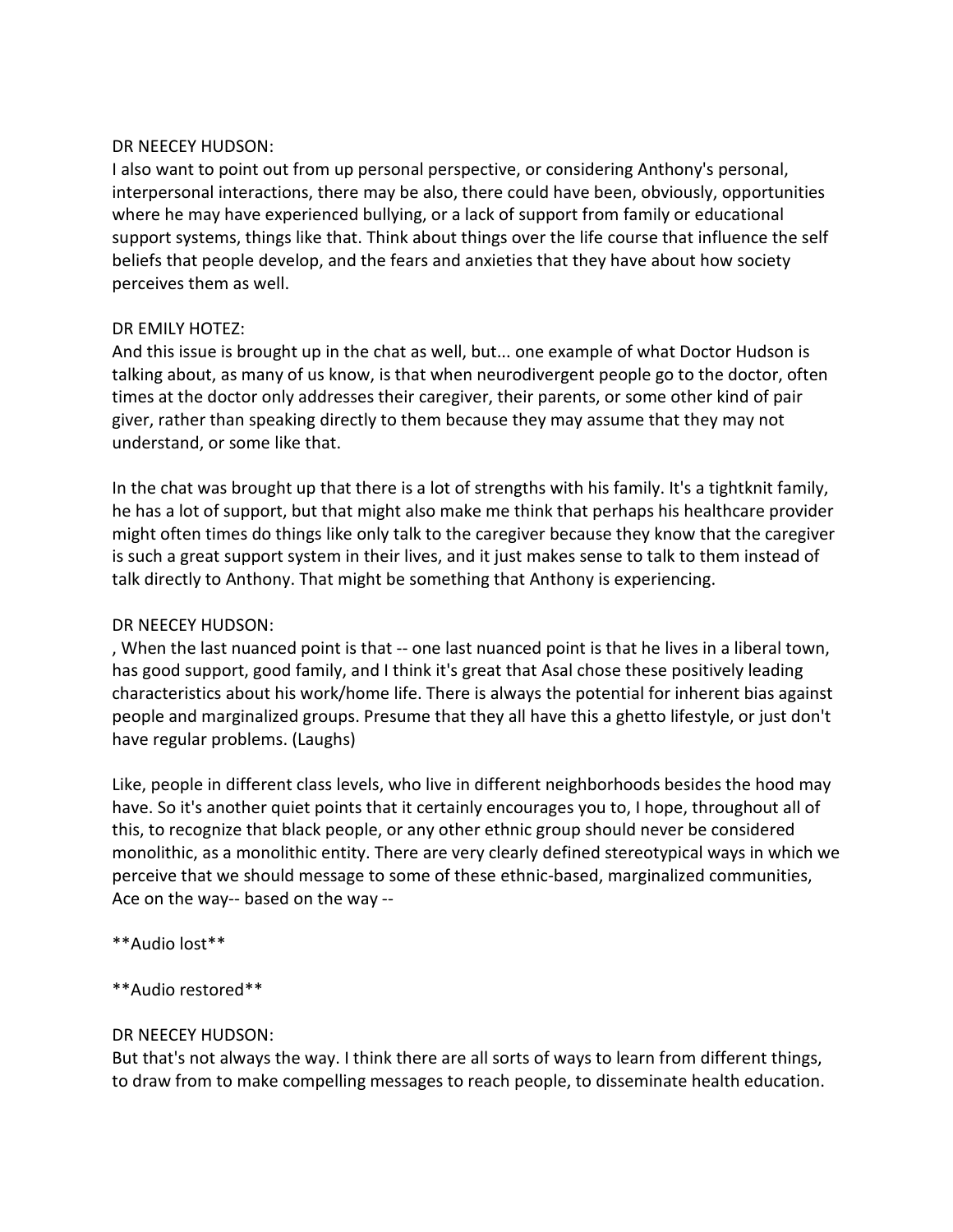I do think that we need to expand our mind about the ways that we conceptualize different ethnic communities, and also that they are just as diverse within the community as the world is without, if that makes sense.

If we focus in on Anthony's healthcare experience. The kinds of things we like to do to start and take a walk in someone else's shoes, and I think a lot of people have expressed a lot of these considerations in the comments, is that, like many of us, we are going through a sea of information in different, various ways, depending how we are interacting with the healthcare system. There will be perceptions that we have internally, there will be perceptions that people have of us that are external, and then, obviously, there are actions in terms of communicating that proceed from different healthcare experiences.

Again, for this, drop comments or you can raise your hand if you want to share, but thinking about some of the things that he might see in a healthcare interaction, obviously outward prejudice was the first thing that came to mind in terms of gender, sexual orientation bias, racial bias, disability stigma... Those can manifest in so many different ways, and they can all come back to bite us (Laughs) It can be a very demoralizing, humiliating experience for lots of people to go to the doctor.

Which, I don't think everyone is always familiar with, and maybe doesn't think about in terms of --

\*\*Audio lost\*\*

\*\*Audio restored\*\*

DR NEECEY HUDSON: Sorry?

DR EMILY HOTEZ: We lost you for a second. Can you say your last two sentences again?

DR NEECEY HUDSON:

Sorry! Then there is perception... I will pass it off to you because my internet is blinking. If you want to go from perception and action.

#### DR EMILY HOTEZ:

One thing I want to add also, as we are looking at this depiction of see, feel, communicate, think, do... Can you create this same graphic for the target population that you really want to affect change in?

If we are looking at the perception column, and trying to imagine: "what is Anthony feeling when they arrive at the doctor's office?" And you can generalize that to whoever you're specifically trying to reach to. Are they frustrated? Unheard? Overwhelmed?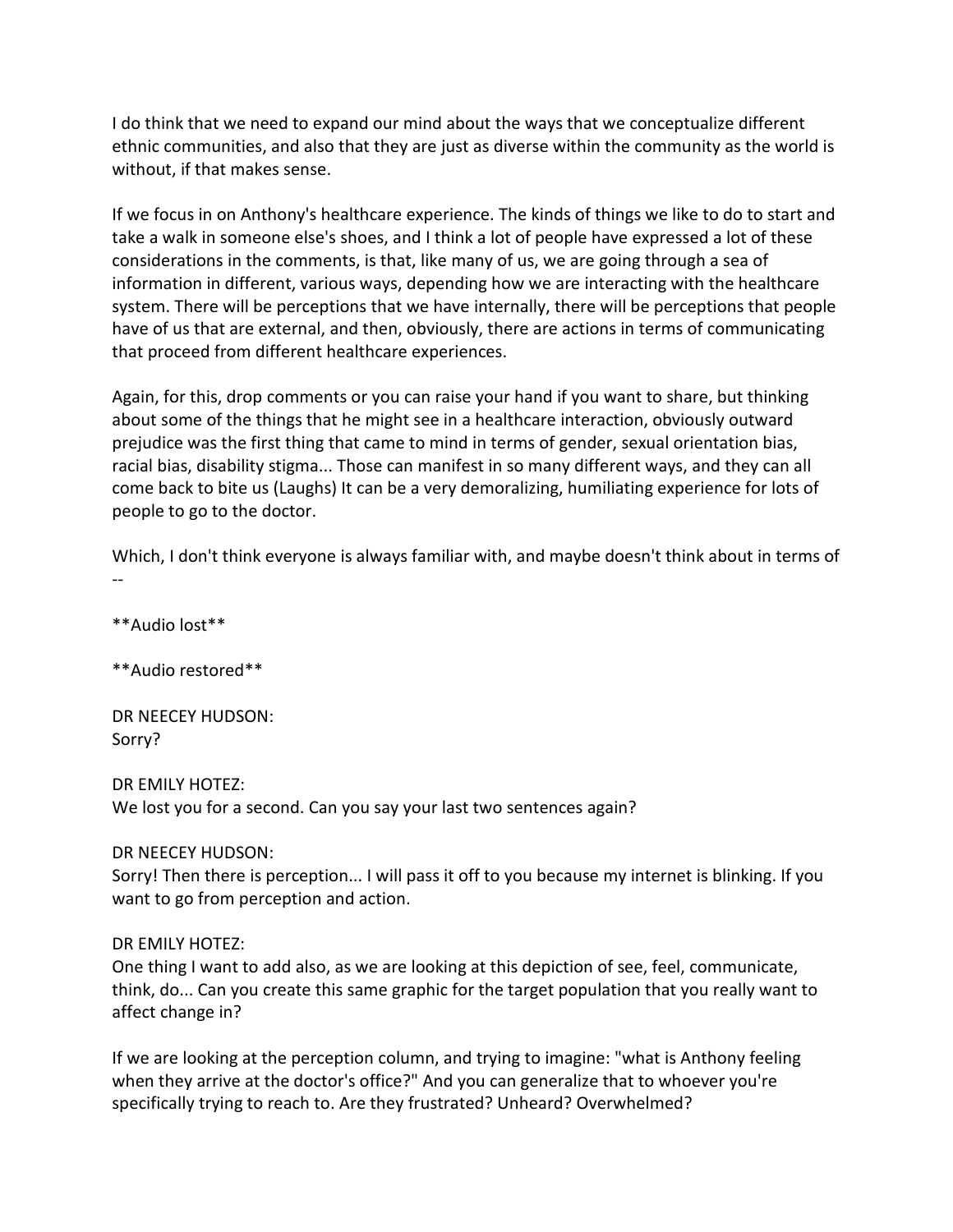What are some thoughts or cognition that may be coming to the fore, even before they step foot in the doctor's office? Maybe Anthony is thinking "I will never have a doctor who cares about" what are your patient's immediate first impressions were thoughts -- or thoughts? Mapping those out in something called empathy mapping, that can be really helpful in trying to understand your target populations experience.

Then, subsequently, you will have more success when trying to reach them, either through social media or in person, or however you are trying to communicate science communication to them.

Then, for action, how do they communicate? Do they communicate with hesitancy? Perhaps to voice their medical concerns. And what are they doing? Are they avoiding healthcare? Which is so often the case, and particularly damaging during the pandemic because we know that neurodivergent people, for example, another -- and other marginalized groups experience disparity. Are they avoiding the doctor?

Are they having a trauma response to a doctor's appointment?

Really thinking through some of these bubbles for your patient can be really helpful.

Are you back in action, Doctor Hudson?

DR NEECEY HUDSON: Yes, I think so. (Static)

DR EMILY HOTEZ: It sounds like you are underwater.

DR NEECEY HUDSON: OK, next slide. Of course it does. (Laughs)

DR EMILY HOTEZ: Now you're good! You

DR NEECEY HUDSON: OK, good!

Some of the things I went over last time are different approaches to conceptualizing how people think through and process new health information. Among all of the models and theories that are out there, it is clear that they have all included in some way the concept that learning is dynamic and interactive with your environment.

In particular, you might begin with hearing about something and considering whatever the risk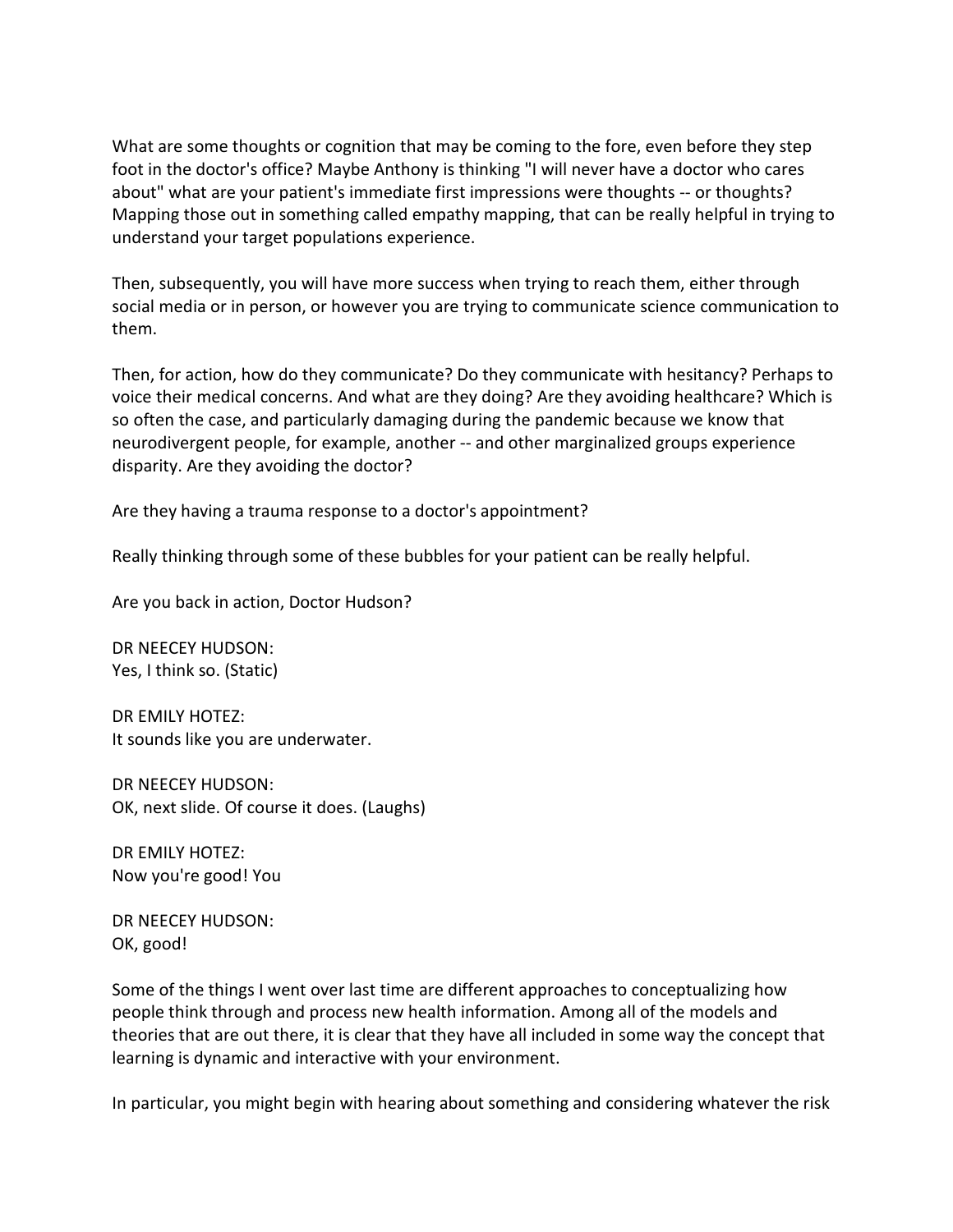or susceptibility is for that. In the case of the pandemic, obviously, that is COVID-19. Then, considering the susceptibility, how bad would it be? Am I predisposed were more likely to have -- or more likely to have adverse medical outcomes? Those things.

As we can see from the world around us, even a good understanding of that hasn't really been communicated to the populace, let's be clear. We are not exactly in the business right now of disease control. The centers or otherwise. (Laughs) It's just like, we are more so focused on politics, obviously. So there is so much of the power of this consideration of risk and susceptibility, has been lessened by the influence of misinformation and people's misguided beliefs about things that do not require belief. Because we have evidence for them.

So, that is something you also have to keep in the back of your mind because, like I said, these are full, whole people who have political influences, who have beliefs, whether they are based in misinformation, or personal experience, or whether they are heavily colored by traumatic experiences or distrust of healthcare system. All of these things exist at once, and we are seeing them play out from the individual level, all the way to societal policy management. Mismanagement.

## DR EMILY HOTEZ:

Can you give an example before you go over each of those boxes? How Hood Medicine might, for example, address a question, doubts, hesitation, barrier, or social influence in a particular message that you crafted during the pandemic?

## DR NEECEY HUDSON:

Yeah, for sure. When we think about people's ideas about the risk and susceptibility, we like to do a couple things. We really love to personify the virus. One of our favorite things to do is make infographics and cartoons and things with the virus having a grand old time at the party while we party, kind of thing.

We also like to... we think it's important because, as I just mentioned, there is so much of our interpersonal and societal influences that has distracted us from the battle of the species that this is. So we like to refocus back on the virus, and what it is giving out of the scenario, and what it is giving out of the consequence of our choices.

Then, in terms of specifically targeting ethnic communities and risk, or even disadvantaged or patient populations that are underserved, we like to frame our messaging in terms of those consequences and medical outcomes that we know these communities bear the brunt of. So we like to stress to people and bring first two minds that you know very well, based on your experiences, based on your distrust, based on the reason why you are so hesitant about vaccination that, if you get COVID, you are not going to get the quality of care that other people get. We are seeing it again and again, it is born out of all of the statistics full top click on Google, I promise you that a black and brown communities and disabled communities are bearing the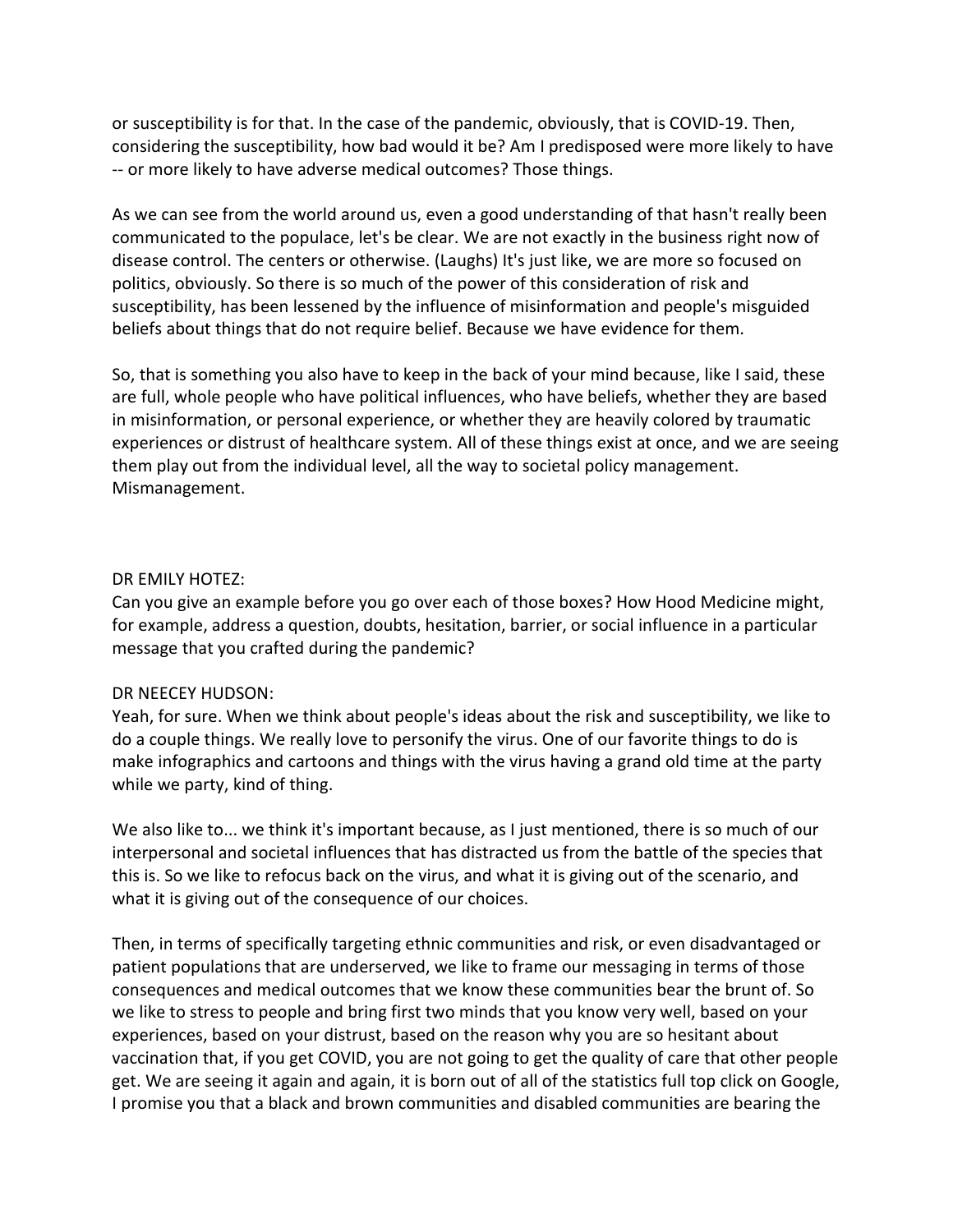brunt of everything. Deaths, hospitalizations, infraction rates -- infection rates, and are lagging behind in vaccinations for a myriad of reasons.

So we like to bring (Static) first to call, and first to mind, is the fact that if we get COVID, you will suffer. There will be a degree to which you will suffer just because of the lack you were given because of medical bias. Off the top, you're not gonna get access to the good drugs. (Laughs) Everything else. We know there is a disparity in (indiscernible) and therapeutics. The numbers are there, and every single person in the minority category, myself included, can regale you with stories, all night long, of their terrible experiences. So, we like to try and emphasize and say, "Just remember! You don't want to be the one in the ER because it's not going to be pretty."

There are things that we like to... and obviously that's more playing on a fear trope, maybe, in terms of anticipated outcomes and risks, but I think it's important because it is true. It's important to emphasize.

In terms of barriers and other things in hesitancy, I think, for example, with black communities, we have had a lot of success with graphics that give a little more detail with Tuskegee, the people have misconceptions about what the experiment actually was. In this case a lot of people presume that people were given as syphilis, and it was an experimental thing, but it was really that they recruited people who had a syphilis, and they refuse them treatments. And they let them, and their families, and their communities, for 30, 40 years before anything happens to curtail it and shut it down, as a human rights abuse.

So we like to highlight those things and send the message that we totally get it. You should be scared, you should be dubious, you should be dubious, we get it. We are right there with you. Our hunches are standing up to. But --

\*\*Audio lost\*\*

SPEAKER: I think we lost Doctor Hudson again.

DR NEECEY HUDSON: Oh no! Can you hear me?

DR EMILY HOTEZ: Yes, you are back.

DR NEECEY HUDSON: I'm sorry.

So we just try to make sure that people understand that we get there distressed, but this is an existential threat, so...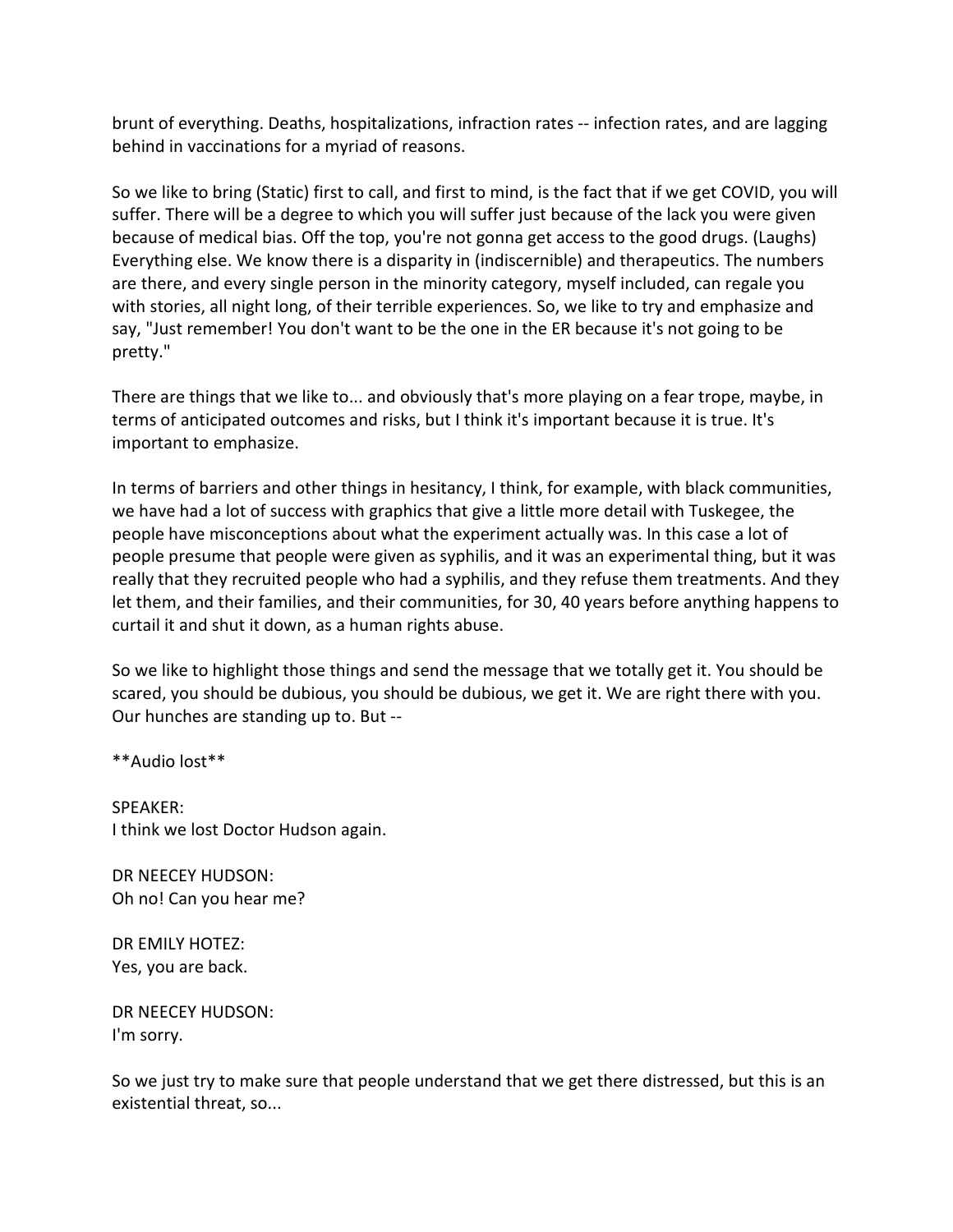## DR EMILY HOTEZ:

Doctor Hudson, tell me of this assessment is correct, but... I think we are all rightfully hesitant about using fear in public health messaging, but to me when I am listening to you talk about some example posts, it doesn't sound as though you are necessarily leading with fear, as much as promoting access to information and being transparent about what the health disparities are, for example.

So, it sounds like it's kind of a mix of trying to appeal to emotion, but also to arm people with knowledge.

## DR NEECEY HUDSON:

Yeah, for sure! I think we are all hypersensitive to fear mongering in this age, about many things, but I think we should monger fear because times are dark, you know? It's not that I'm using the trope as a trick, it's that I want my people to be afraid. Look at the numbers. It's not a joke. You know? So, to me, I think a little of that is necessary because the risk is so great and so often misunderstood because there is a lot of nuances to it, and there certainly a lot of nuance in terms of how we all manage it on an individual level, and how it mismanaged on a societal level.

OK. Last time we talked a little bit about barriers, which I think is also important to consider about your audience. And why is that? Because, hopefully you're halfway there now, but if we think about Anthony and the demographic that he comes from which, obviously, is an infographic (Static) --

I think all of these things, the risks, the barriers, the empathy, the emotional part, trying to get at the audience frame of mind, it's all important for you to start funneling into your own stream of consciousness, and trying to figure out what you would say to someone in that predicament? What would you say... what would you want some would say to you if you were Anthony? You know what I mean? What would move you? What would resonate with you? Maybe you don't know the answer, but I promise you will get closer if you start to consider your audience on the micro level as well as the macro level. In thinking about all of those intersectional groups, and how they are--their experiences may be slightly nuanced to what you might perceive of the group as a whole.

So, these are some of the input that we got from people. Feel free to drop in the chat if you have other barriers that may have come up as we talked through Anthony's case about different barriers that he may face in terms of healthcare and lack of access.

Nicole says that (Reads) People promoting disinformation promote fear so well that there is hesitancy from those doing public health outreach to make it seem like we're doing the same.

For sure.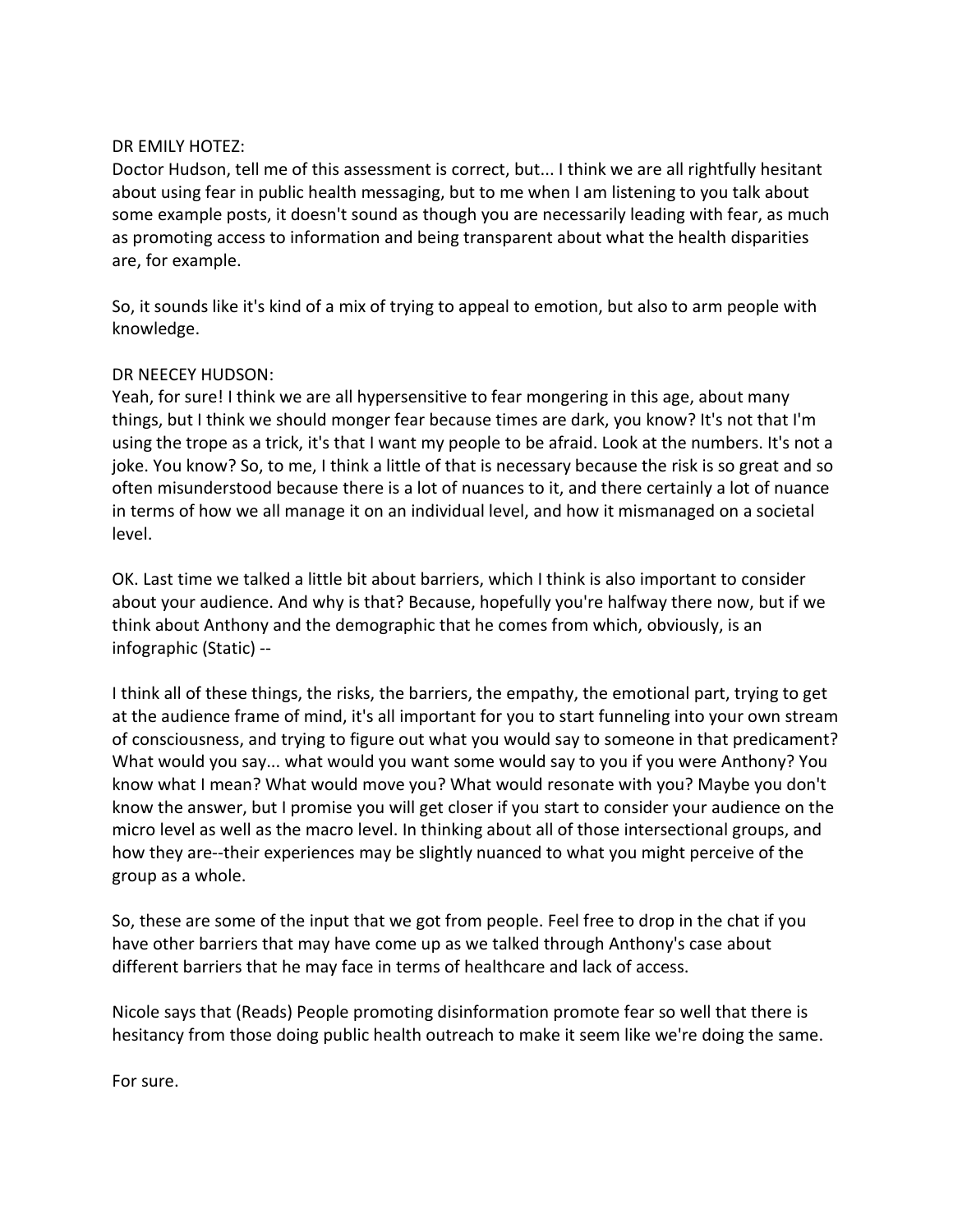Then Brian likens this to (Reads) Emergency response messaging for disasters. It being hard to strike a balance.

Obviously --honestly that is why we try to use a lot of humor and colloquialism, vernacular, I know that it may seem like there is a propensity towards... maybe there would be a hesitancy there because you don't want to feel like you are creating things... let me back up.

I think from our perspective we feel authentically in some ways, part of our audiences, depending, because we have a diverse membership, and we have people who are in a lot of communities like black communities, queer communities, latinx communities, etc. for now, so far, a lot of the work we have done with Nero diversity and mental health, as well, we have a lot of stakeholders who help us fashion the boys.

That's the next thing I should probably say. (Laughs) You really should engage with communities, touch points, stakeholders to really get a proper reading on it needs and access barriers so that you have the right orientation when you start building your own framework for your audience.

So I'm kind of speaking from the sense that we feel like we are by and large within the community were messaging to, most of the time.

So, I'm not saying that I think you should all run out and make a bunch of slangy posters and everything (Laughs) It's not necessarily about that, in that sense, but I am saying we should maybe, like... try to expand our frame of mind in terms of developing messaging, and thinking about, not only vernacular cues, linguistics, and the way that people actually speak to each other, actually receive information, but using other devices like humor, and sarcasm sometimes; different, other language devices to break things up.

Because it can't always be doom and gloom. That's not what I'm saying. We do use humor a lot of the time because it is effective. It plants the seed, but it doesn't engender that kind of response from someone who might be super hesitant.

We've talked a little bit about what we need to communicate, but what were focused on a primarily as related to the pandemic, so obviously, the site comes part is all about the virus, the vaccines, prevention, all of the things that can help people equip themselves with the tools to keep themselves and their loved one safe.

There is always news that you probably have to share with your audience, whether it CDC guidelines or adverse events, or other EUA's that are on the horizon. So there will be things that are more like, maybe need to communicate or share articles, or take something from an article and try to break it down into simple terms for your audience. On infographic or something. Those will probably come pretty frequent, if any of you are doing the same work that we have been doing over the past two years.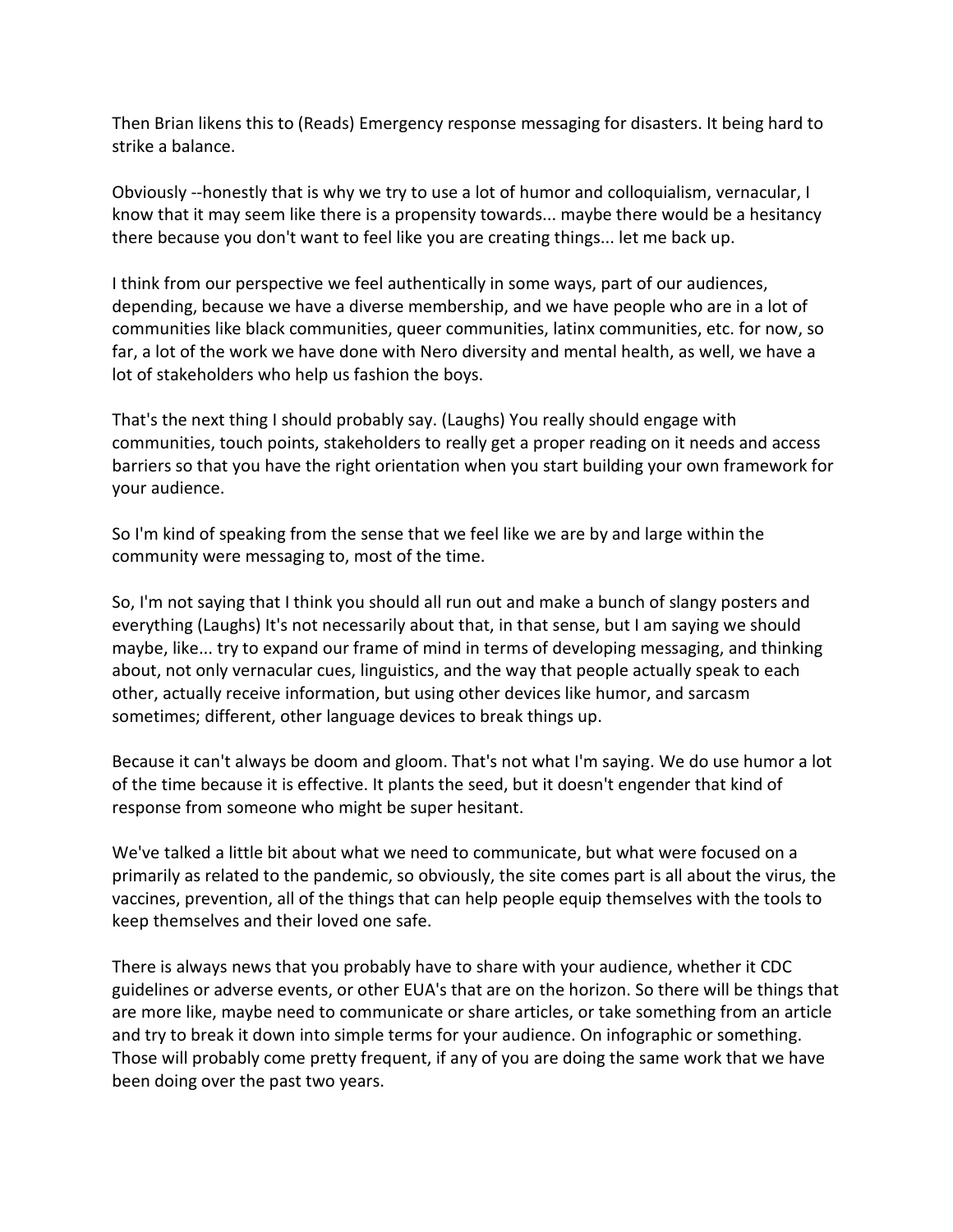I think it's important to have a good grasp on the science, and obviously whatever it is you're trying to communicate, so you can break it down in civil terms.

We like to do things like... sometimes we just talk about spit. Right? Why is that when you're not masked people can just spit in your face, the way air moves, basically break it down so people understand.

When we talk about mutations, we often use a paper as a metaphor. And a copy machine. That's the way the virus takes over yourselves, just keeps making copy errors, and that's an easier way for people to understand and grasp concepts around things that makes sense to them. It does mean you have to explain every single thing about it, depending on your audience.

We messaged to an LA audience that we presume doesn't have a medical background, we just want them to understand the what and why in a basic way. You can play with simple themes that convey complex ideas, and what's cool about that is there is always really cool graphics that you can use for things like paper and copy machines, and Swiss cheese, and stuff like that. Look up the Swiss cheese model when you get a chance, because it's great, and you should make your own version. (Laughs)

Then, obviously, for our communities, you also want to communicate aided services and advocacy's resources because you can never have enough. Again, herd immunity and other things we can do to take care of each other, and community care.

When we are starting to process all of that information about a particular topic or something that we think we have an audience in mind that were looking to share with, and even sometimes it's just broadly for us, like, let's say it's for an urban audience for lack of a better word, because not populated -- targeting any other subpopulations were just trying to message people that probably will respond to something a little more culturally tailored.

So, all of those inputs that we have talked about, the audience insights, the empathy mapping, all of the cultural and community and linguistic choices, and honestly, obviously (Laughs) There's a whole pop-culture zeitgeist to choose from. We all, by and large, have the same touch points in music and culture and all those things, so there is a lot to mind--mine without getting to it down in the weeds with how to reach people from a cultural perspective.

Then, like I said, common individual themes that you can use to explain the scientific principles, and get your point across, that also lend themselves to really cool or funny graphical representations of that.

So we take all of these things, and we tended to have formats in our messaging, which I cannot spell, sorry about that. (Laughs) In our messaging and plans, and usually we will have a suite of messages that we put together about a certain topic. So, we might have once the deal with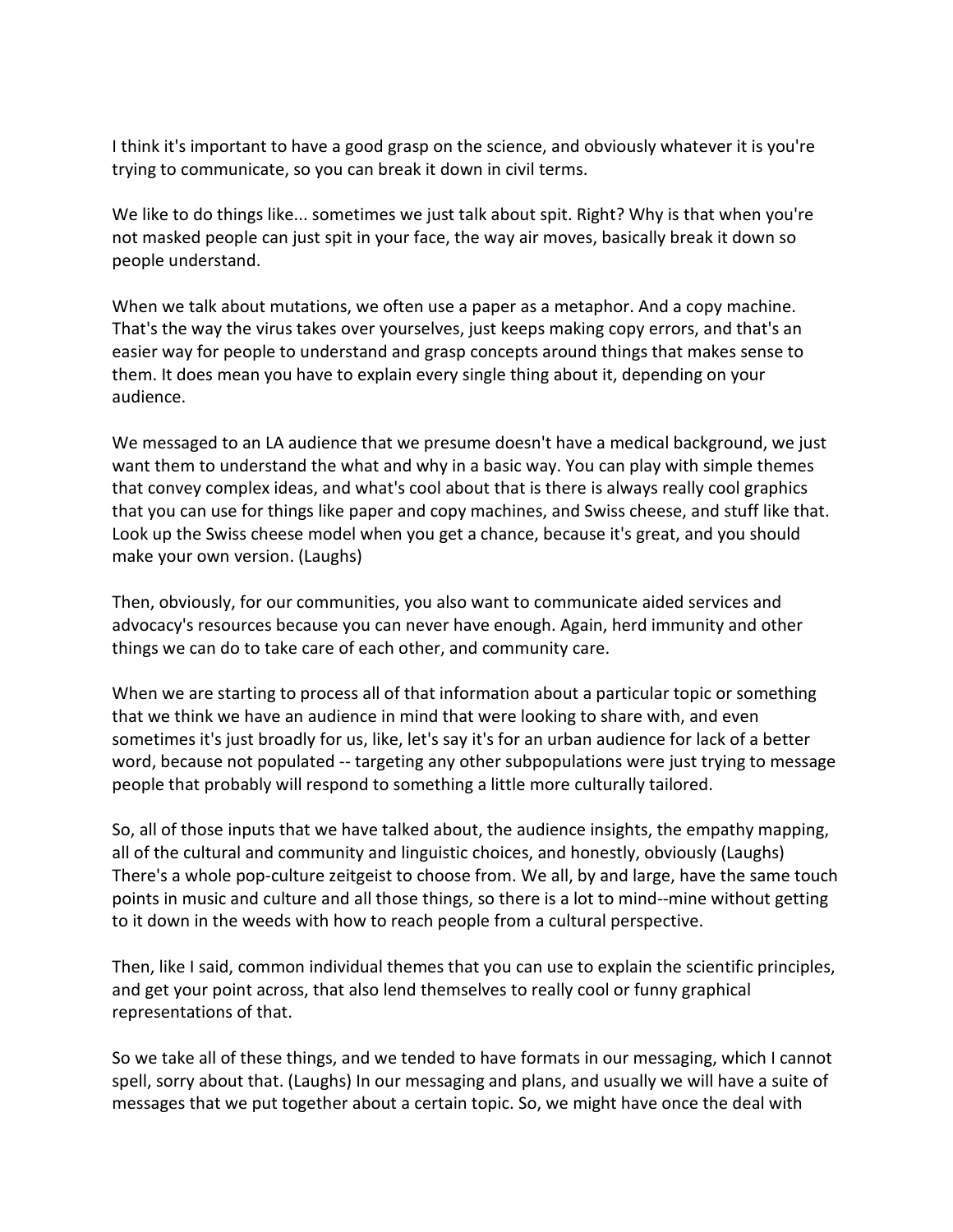health advocacy. That's when were telling people what they need to do either to prevent disease, or scream for something, whatever the case may be. In this case, obviously, pandemic recommendations, and all the things that we needed to do to keep each other safe. The infographics that explain the science, and also some of the outcomes of COVID infection, we like to make that really clear.

Then we also have a subset that we might do that articulate social injustice themes, and healthcare, and particularly there is plenty to mind--mine, in terms of the pandemic, and we like to highlight those things to remind people that if you are one of these people than that means that this is the dismal statistic that were working with, and it goes beyond everything. I think, again, that is what I am trying to (Static)... that Anthony is listed as having to good family, cool job and lives in a good neighborhood. It's good for Anthony, but so what. Because that doesn't mean anything for him when he steps inside an exam room. Then, he is the same black, queer, autistic person go who's going to get the same biases and ill-treatment. I promise you. It doesn't matter who he is or what education he has. Or doesn't have. Or how much money he has. We'll get the same treatment. Google it.

In terms of engagement, we like to do things that just communicate allyship that helps us connect to our audiences will stop sometimes we just do what we call 'Greeting cards'. For example, in this case we may put out something that says "Saved the hood, get vaccinated." With a cool graphic. So it's not super busy with science info or infographic information, it's just little things that you can intersperse as you post that are cool or cute, or evocative of certain emotions to engage with your audience, and make them think that you have cool contents. That keeps them coming back, and it also, if they like it, it keeps you in the algorithm of their feet.

There are all kinds of other things that you can do. We do a lot of funny things, like I said, personifying the virus. As you really well. They don't serve any other purpose except to plant a lot of subliminal messages about how much fun COVID is having as a virus right now. While we deliberate masks.

ASAL BASTANI: We have some questions in the chat.

DR NEECEY HUDSON: Cool!

## ASAL BASTANI:

Monica asks (Reads) How do you balance inclusive messaging strategy the government agency with a hard reality that the messenger shouldn't be a government agency? Do you have any examples that were done really well by either government agencies? Or government-funded organizations?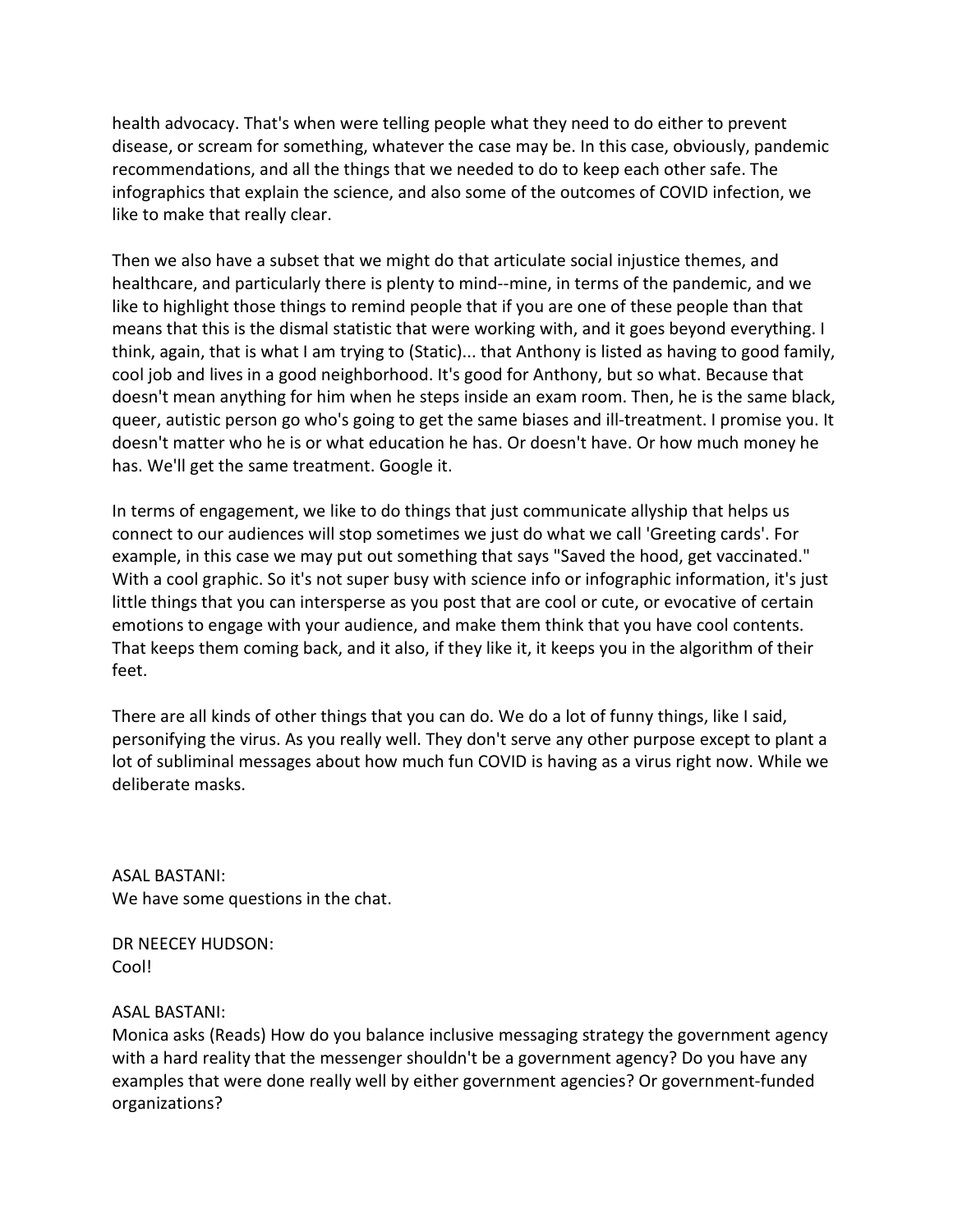DR NEECEY HUDSON: (Laughs) I wish I did.

I'll drop the Swiss cheese was--one... (Static) I think it was done in Australia by group. (Static) .... It made it really frustrating, for the pandemic, for us, with the naming of the big entities that you messaging for the pandemic. I guess that's what I was alluding to when I was saying that they all have a lot of... first of all, they'll use a lot of PR firms and marketing firms--. So they all kind of operate from that perception of health marketing where... the equivalent to me of having the black family on the Cheerios commercial? It's not very resonant with a lot of intersectional pieces of our population which do exist.

In some cases, it's not even any different, whatsoever. It was not differentiated, whatsoever, from the mainstream messaging. So, I would say it has been a very frustrating journey, probably for a lot of us, that have been doing this work. I feel like there is a lot of publication and studies and such on these disparities that exist, but there's not as much information on, I guess, ways to... how do I say this?

A lot of the government agencies, and the different larger groups that have been ascending a messaging, to me, there aren't a lot of good examples that I can point towards because, I think, from our experiences, and also from the products that we see around us, they have probably found a lot of difficulty with stopping on a dime and pivoting to try and cover a lot of populations that they purposely otherwise disenfranchise. As a business model.

So, it's been a frustrating push, tug, pull and tug...? I don't know what it's called. Navigating that in some of our (indiscernible) (Static)... I regret to inform you that I don't have any examples besides the Swiss cheese model, and so I will send that to you.

Everyone in the chat, literally well done. It's not particularly cultural tailored, but we did make her own culturally tailored version which you should also check out on our instep. (Laughs)

Then it says (Reads) Is it best to keep the different messaging format separate? Would combining them be too much of a class?

We totally do that as well. I guess this is just a conceptual framework. You can certainly combine, obviously, infographics with health advocacy for that we do that a lot, obviously. We will clean something and say, "You need to get vaccinated", that sort of thing. It doesn't to be discreetly separated, would you agree, Emily?

## DR EMILY HOTEZ:

Agree. And sometimes you will want to speak to people with multiple, marginalized, intersecting identities, and then you might want to think about how you want to merge and combine and layer messaging on top of each other.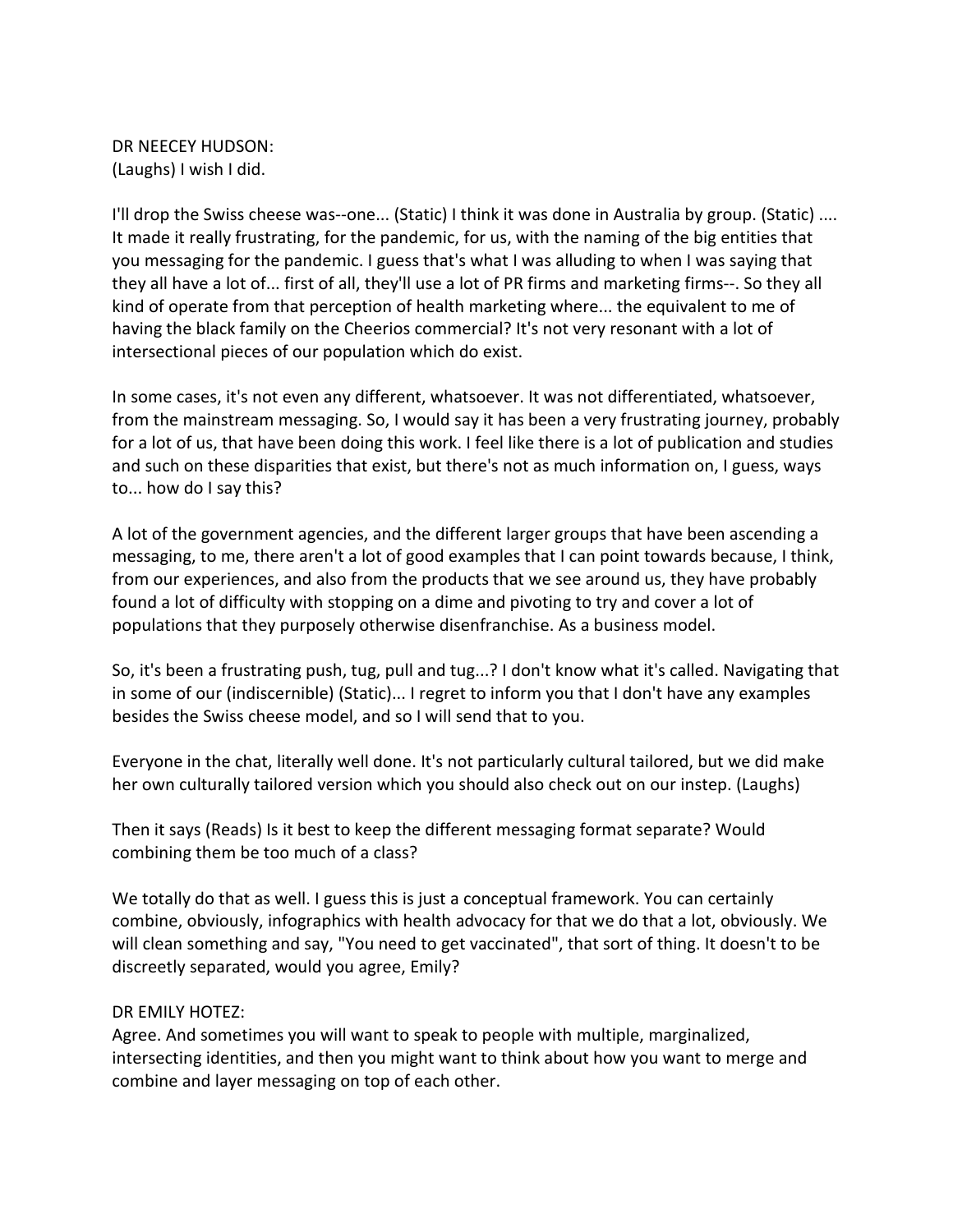DR NEECEY HUDSON:

Thank you, Nicole for that. For dropping that note about Dr. Mona Hanna-Attisha. I'm going to look that up and see what they've got.

DR EMILY HOTEZ:

One of their questions was about if you could give an example of humor. So I am posting a link to one of hood medicines graphics that kind of personifies --

DR NEECEY HUDSON: (Laughs) Which one is it?

DR EMILY HOTEZ: It's "You're not the only one on spring break"

(Laughter)

## DR NEECEY HUDSON:

(Laughs) Yeah...! At the beginning before we had vaccines and everything... (Laughs) We did do a lot with the Grim Reaper. It's less funny now that almost a million people died, and we are still not taking it seriously, but there were a lot in the beginning with the Grim Reaper which are hilarious. It's like the Grim Reaper hanging out with the virus. That is a little more bed,--morbid.

I would say our social media voice is somewhere between Wednesdays and Wednesday atoms if I had to put a pin on it.--Wednesday Adams. and Wendy's.

For public health organizations, for health departments, you will probably have more constraints than we do on our no-nonsense approach. That doesn't mean that you can't--

\*\*Audio lost\*\*

DR NEECEY HUDSON:

-- There is trust in some ways, or starts to chip away at trust if they think you don't care.

Trying to get through the rest, I know were getting low on time.

\*\*Audio lost\*\*

\*\*Audio restored\*\*

DR NEECEY HUDSON:

-- Depending what the demographic is you're interested in, try to answer the objections that you know is going to come from your audience in your messaging. Whether that is science info,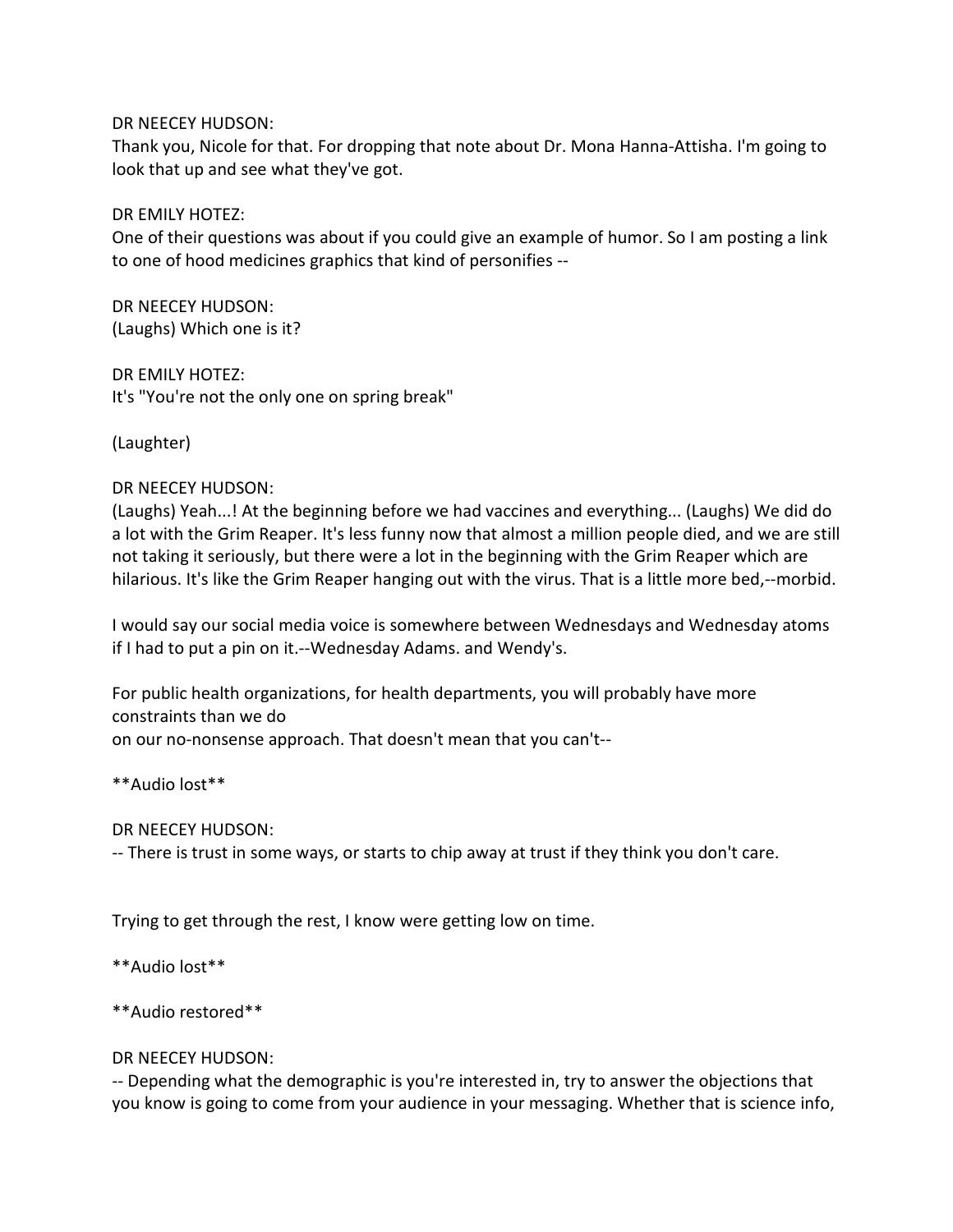or putting risks in perspective, or using emotional cues, you are doing all of this work on the front end to try and understand their fears and hopes, and their objections, and their hesitations, so that you can answer them and assuage them and comfort them in what you are saying, so that, when you get the call to action, it's more evocative than it would've been if you had just completely ignored the fact that they had a distrust in the entire healthcare system. (Laughs)

Then, I will just leave you with our law of the land which is to keep it simple. Again, this isn't strict either, it's just a way of life. (Laughs) You know, whether that's three words, or three different slider panels, three bullets, or three graphics, I don't know... but humans have the attention span of a goldfish - Google that. And especially if you're targeting social media people who were scrolling, aesthetically keep it vibrant, then linguistically keep it brief. (Laughs) That's my biggest advice on that.

I think that might be it, so if there are any other questions or comments, please feel free to raise your hand.

Otherwise, Emily will drop a link to the wrapup (Static)... Once you do that, we can reach out to you to get you continuing education credits. Emily?

### DR EMILY HOTEZ:

Yes, any questions? Or ideas? Or anything you have done that you think resonates with something we've talked about today?

As I mentioned before, think about some of the ways in which Doctor Hudson presented the strategy that she uses in order to develop public health messages, and can you replicate those graphics, tables, or frameworks, in order to reach we were trying to reach. Can you get in their shoes, and identify their barriers, their challenges, their hesitations, can you develop messages that are really speaking to your audience in a culturally tailored way? Can you challenge yourself to use three words, three panels, three bullets, through graphics? What do you think is most effective for your target audience? Hardest thing fear? Emotions?--narnessing -- Harnessing fear? Emotions? Knowledge and content? Try to take what we talk about in this webinar today, and repackaging for your purposes, and what you needed for. And please don't hesitate to reach out to us with any questions following the webinar. We are always happy to troubleshoot, and Doctor Hudson I'm sure is happy to consult on any infographics or content you're developing along the way.

Just a quick plug that we have two other workshops in our inclusive public health series, the next one is June 6, and AUCD will send a registration link for that. And please fill out the post feedback survey. That will help us to iteratively fine at this -- refine this series, for people who are serving neurodivergent communities during COVID and after COVID.

Anything else from Doctor Hudson? Or AUCD?